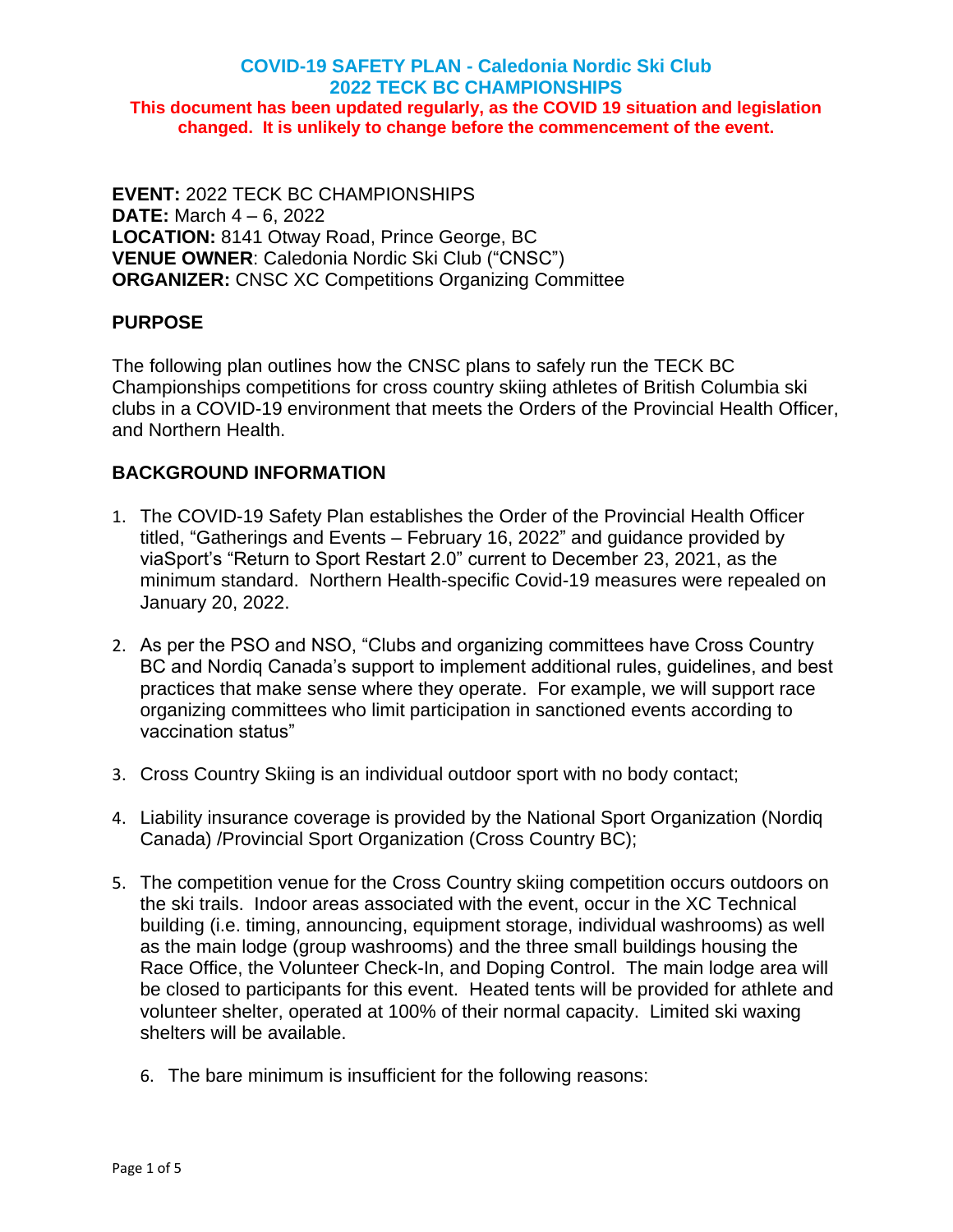## **COVID-19 SAFETY PLAN - Caledonia Nordic Ski Club 2022 TECK BC CHAMPIONSHIPS**

#### **This document has been updated regularly, as the COVID 19 situation and legislation changed. It is unlikely to change before the commencement of the event.**

- Many volunteers are senior citizens who have been volunteering at the club for years and even decades and so this plan protects the club's most vulnerable people;
- Northern British Columbia is at least 3 weeks behind the southern part of the province in terms of the surge in Covid cases; adjustments for this reality were deemed necessary;
- The club is hosting the National Biathlon Championships the week following the Teck BC Champs and many volunteers will be helping at that event as well, so an outbreak at the Teck BC Champs could adversely impact the biathlon event.

## **TERMS**

• Participants- athletes/competitors, coaches and support personnel, officials/volunteers, and others attending the event;

- Venue Owner- occupier and operator of the Caledonia Nordic Ski Club;
- Competition Venue- area of CNSC set aside for the event;
- Coaches and support personnel- coaches, assistant coaches, parent helpers;
- Event Organizer- the CNSC XC Competition Organizing Committee.

#### **RESPONSIBILITIES**

#### Caledonia Nordic Ski Club

- 1. Ensure COVID-19 safety precautions are met to ensure the health and safety of CNSC staff and volunteers;
- 2. Ensure the XC Competition Organizing Committee is aware of the requirements under the Provincial Officer of Health "Gatherings and Events – January 27, 2022";
- 3. Ensure space is set aside that supports and ensures adequate space to host the event under COVID-19 safety precautions;
- 4. Obtain contact information of participants and retain for minimum of 30 days.

#### CNSC XC Competitions Organizing Committee

1. Will require Proof of Vaccination for all participants. Proof of vaccination will be verified using the BC Vaccine Card Verifier app.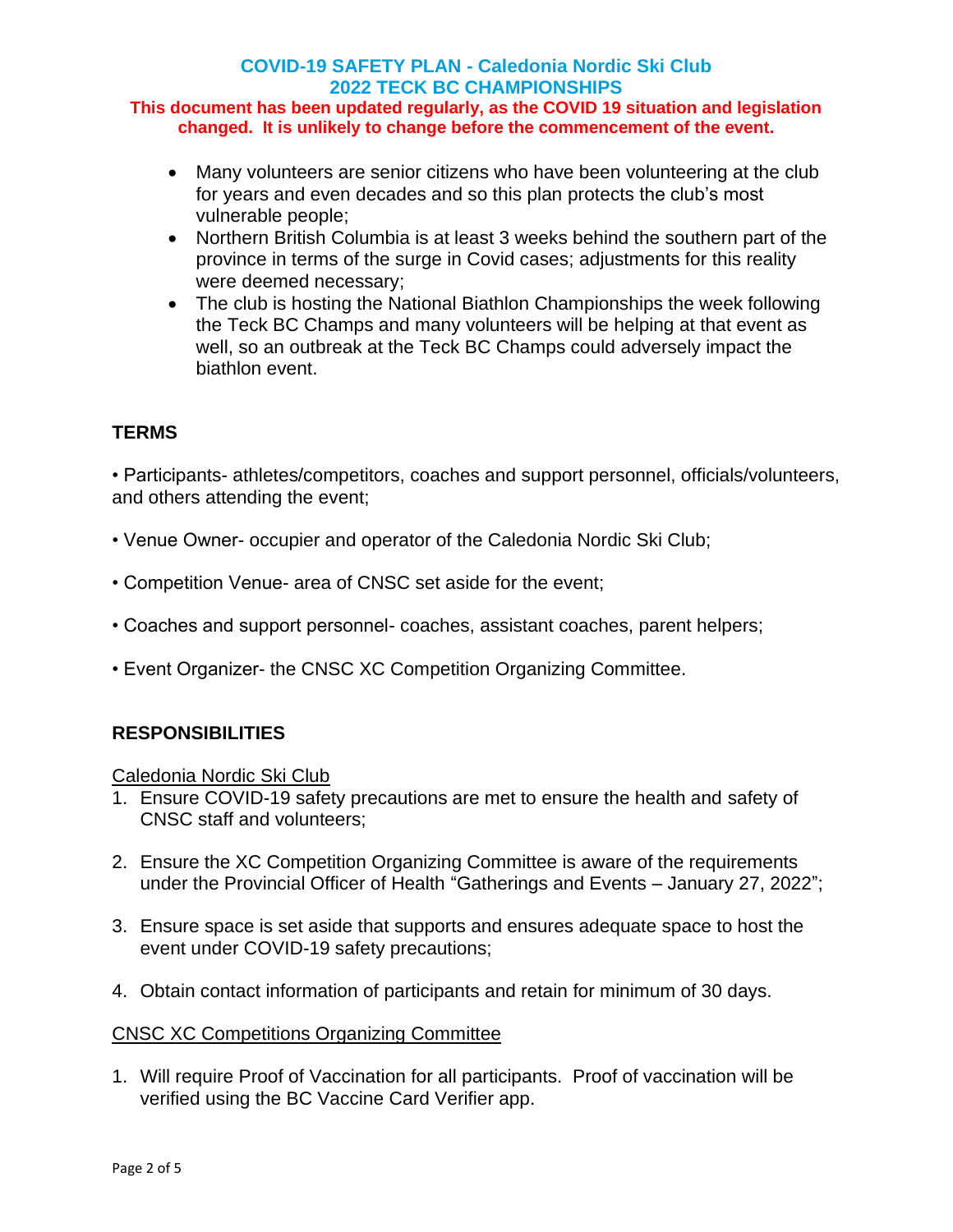# **COVID-19 SAFETY PLAN - Caledonia Nordic Ski Club 2022 TECK BC CHAMPIONSHIPS**

#### **This document has been updated regularly, as the COVID 19 situation and legislation changed. It is unlikely to change before the commencement of the event.**

- 2. Will create an online race registration that collects athlete registrant information;
- 3. Appoint a Chief COVID Officer. Responsibility for the role includes:

a. Provide CNSC and the XC Competitions Organizing Committee their COVID-19 plan for this event;

b. Provide oversight of the recommendations below and maintain a check list indicating they were done, and by who and when:

• Ensure there is a central contact point for all participants for COVID-19 questions and concerns;

• Ensure coaches, officials and key volunteers are informed on COVID Safety Protocols.

- 4. Three cabins along the biathlon fence will house the Race Office, the Volunteer Check-in and Doping Control. Only authorized individuals will be permitted to enter the buildings, along with physical distancing of 2 metres, wearing masks (covering nose and mouth), and disinfecting equipment as necessary;
- 5. The XC technical building will house the timekeeping room and the jury meeting room. Only authorized individuals will be permitted to enter the building, along with physical distancing of 2 metres, wearing masks (covering nose and mouth), and disinfecting equipment as necessary;
- 6. Fencing systems (net fencing, link fencing, V-boards, etc.)- installation, removal and transporting will be handled carefully and Personal Protection Equipment (PPE) will be used as each volunteer deems necessary;
- 7. Jury meetings, protests meetings, etc., will be held outside whenever possible maintaining physical distancing and wearing masks (covering the nose and mouth) when in close proximity;
- 8. The competition formats for this event will be mass starts and individual interval starts. Competitors are asked to immediately leave the finish area at the end of races and arrive in the start area in advance of their start time and without a support
- 9. The number of officials in the start and finish areas will be limited to the minimum number required, and masks will be voluntarily worn by these individuals. Officials are able to spread out within the stadium and around the competition course to easily maintain comfortable physical distancing;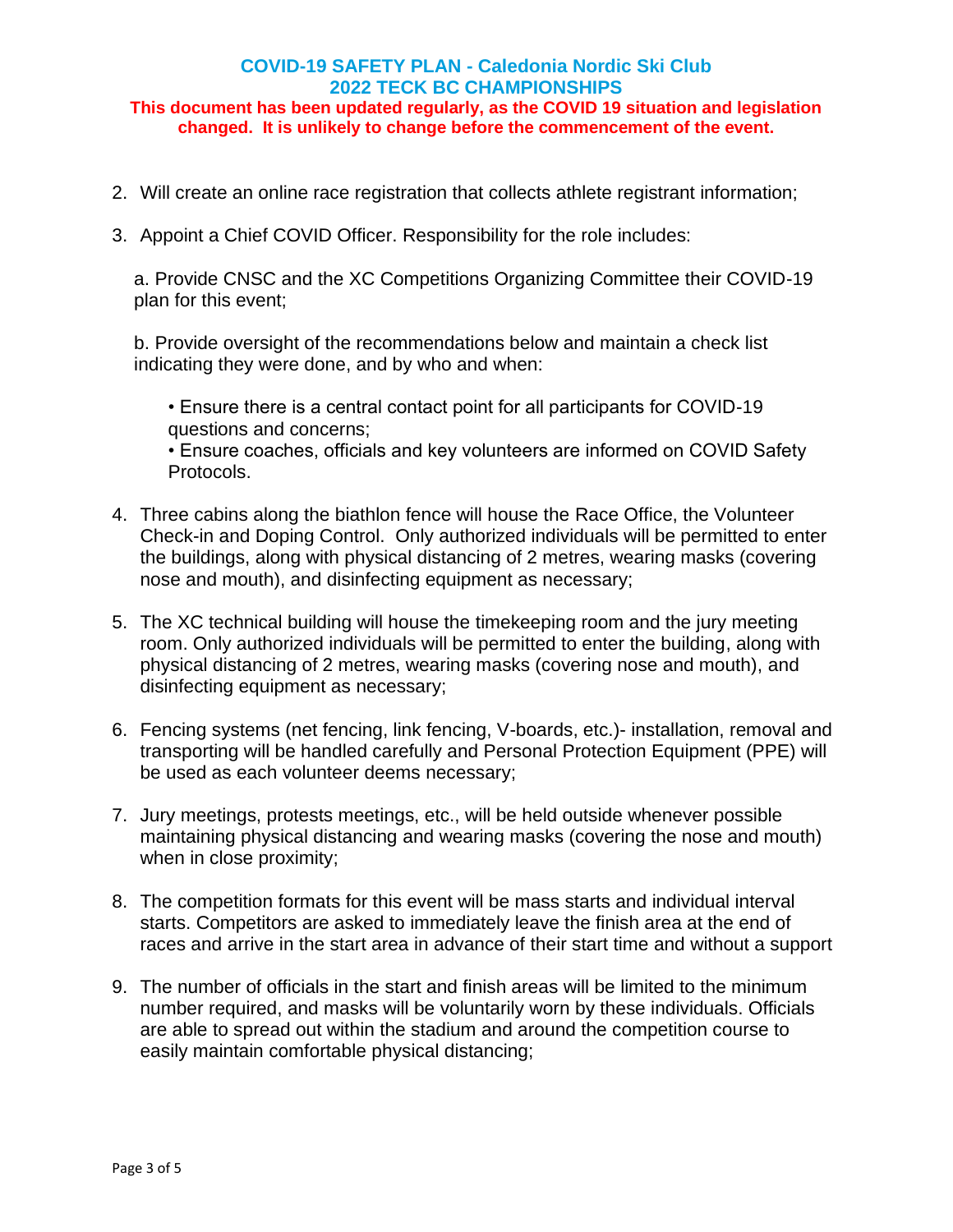#### **COVID-19 SAFETY PLAN - Caledonia Nordic Ski Club 2022 TECK BC CHAMPIONSHIPS This document has been updated regularly, as the COVID 19 situation and legislation changed. It is unlikely to change before the commencement of the event.**

- 10.The person-to-person transfer of competition bibs will not be allowed. The athlete will remove their own bib after they cross the finish line and take it to a designated drop-off point. A safe method of handling/washing the cloth bibs will be determined by the event organizers;
- 11.Athletes will be responsible for their own water/food/refreshments, clothing and equipment (i.e. before and after racing). Volunteers will not be handling any of these items. A small post-race pre-packaged snack and juice will be provided to each athlete.

#### **Participants**

- 1. All athletes and coaches are required to register online and provide proof of vaccination;
- 2. Proof of vaccination will be verified using the BC Vaccine Card Verifier app at the parking lot entrance for those who did not provide proof of vaccination online or participants who are not athletes or coaches;
- 3. Providing proof of vaccination at the time of registration will speed up entrance to the parking lot. Wristbands for athletes and coaches who registered online will be provided to teams, along with the bibs, on Friday morning. Athletes and coaches who do not provide proof of vaccination at the time of registration will be required to present proof of vaccination to the Secretary (or designate) in the Race Office to obtain a wristband. The wristband will allow athletes to compete and coaches to access certain restricted areas;
- 4. All volunteers are asked to provide proof of vaccination by e-mail to their respective Chief or at the time of volunteer check-in. Providing proof of vaccination in advance of the event will speed up entrance to the parking lot;
- 5. Athletes will be required to bring all their own equipment and supplies (backpacks, filled water bottles, food, cameras, etc). Sharing of these items is not permitted;
- 6. Warm-up activities will be conducted outside where physical distancing is possible (i.e., warm-up loops or a designated area near the stadium);
- 7. Face masks (covering the nose and mouth) are required in all indoor areas, including tents, except while seated, eating or drinking;
- 8. Reasonable physical distancing should be practiced to help reduce the spread of Covid 19; and
- 9. The person-to-person transfer of competition bibs will not be allowed. The athlete will remove their own bib after crossing the finish line and put in the designated bin.

# **POST COMPETITION CONSIDERATIONS**

- 1. The daily awards ceremonies will be modified significantly to:
	- a) Accommodate for physical distancing; and